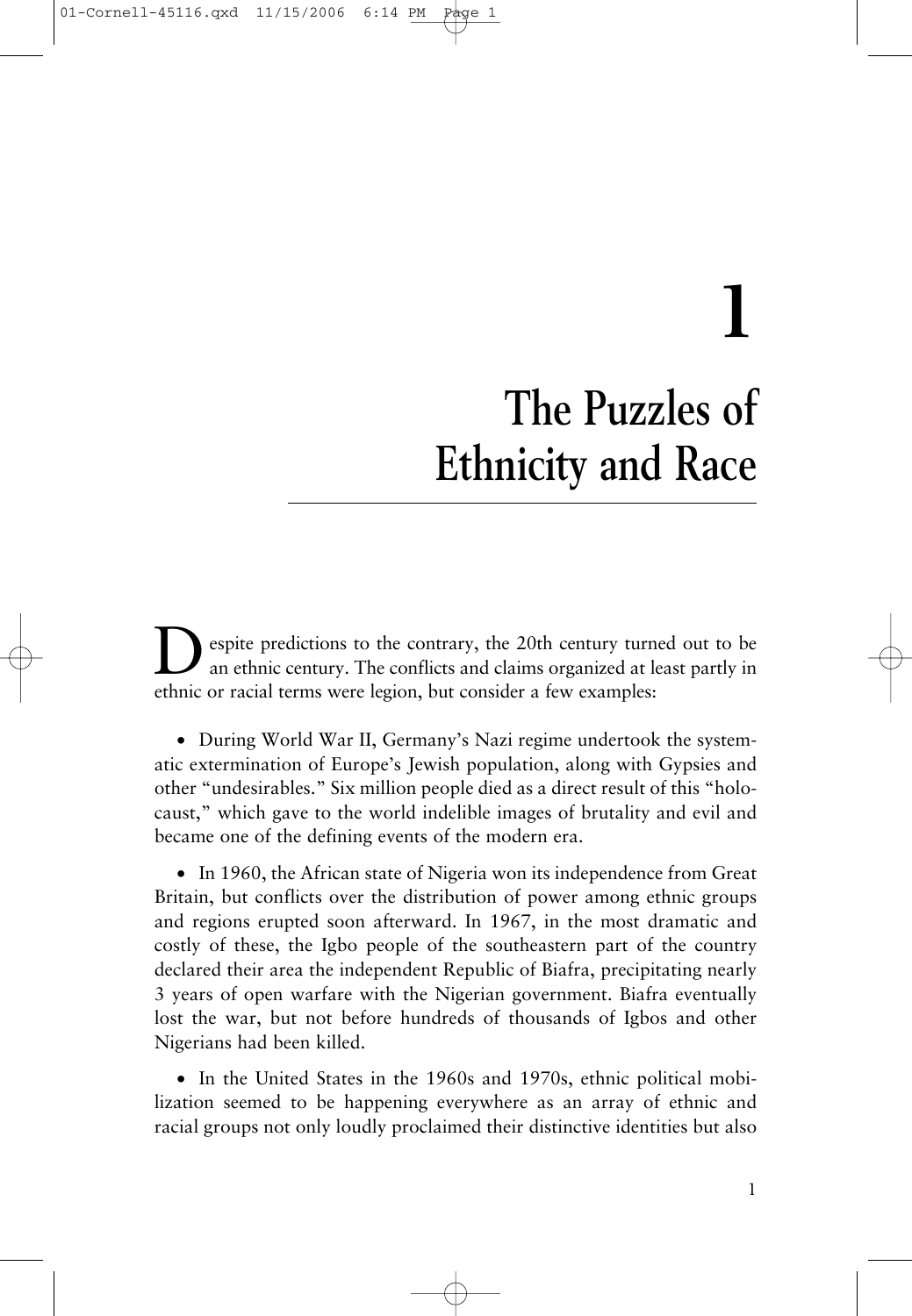struggled for recognition, rights, and resources. Ethnic and racial boundaries surfaced both as primary sources of identity and as major fault lines within U.S. society, from the civil rights sit-ins and riots in Black ghettos to the legal efforts of the Mexican American Legal Defense Fund to the confrontations led by the American Indian Movement to the angry protests of an assortment of groups of European ancestry. At century's end, those fault lines remained.

• In 1971, the government of Malaysia amended that country's constitution, adopted at independence from Great Britain in 1957, to secure the preferential treatment of Malays in education, business, and government, against the objections of the sizable Chinese and other ethnic populations. Among other things, the changes made it an act of sedition to even question such entitlements.

• In the late 1970s, on the Gulf Coast of Texas, competition over scarce fishing resources led to violence between Euro-Americans and immigrant Vietnamese. A White fisherman was killed; Vietnamese fishing boats were burned; and eventually the Ku Klux Klan joined the fray. Many Vietnamese immigrants finally fled the region.

• In the 1980s and 1990s, minority Tamils launched a violent insurgency against the majority Sinhalese in Sri Lanka, an island nation off the southeastern coast of India, crippling its economy and killing thousands. In the first decade of the 21st century, Sri Lanka's seemingly insoluble "ethnic fratricide" (Tambiah 1986) continues.

• The 1991 disintegration of the Soviet Union—one of the world's most ethnically diverse states—pried open the lid on what was supposedly a socialist melting pot, to reveal a boiling stew of ethnic sentiments and political movements. Ethnic conflicts followed in several regions of the former Soviet Union. Among them, Ukrainian and Russian minorities in Moldova battled against majority Romanians; Abkhazians and southern Ossetians struggled for their own independence in newly independent Georgia; Armenians and Azerbaijanis fought over territorial rights and occupancy; and Chechens envisioned independence from Russian and entered a devastating war in an effort to achieve it.

• The 1990s witnessed a flurry of attacks by German skinheads and other right-wing groups directed against Turks, Greeks, Spaniards, North Africans of various ethnicities, and other immigrant groups who came to Germany over the preceding three decades in search of jobs. Arsonists torched immigrant-occupied apartment houses; men, women, and children were beaten on the street; and dozens of foreigners were killed.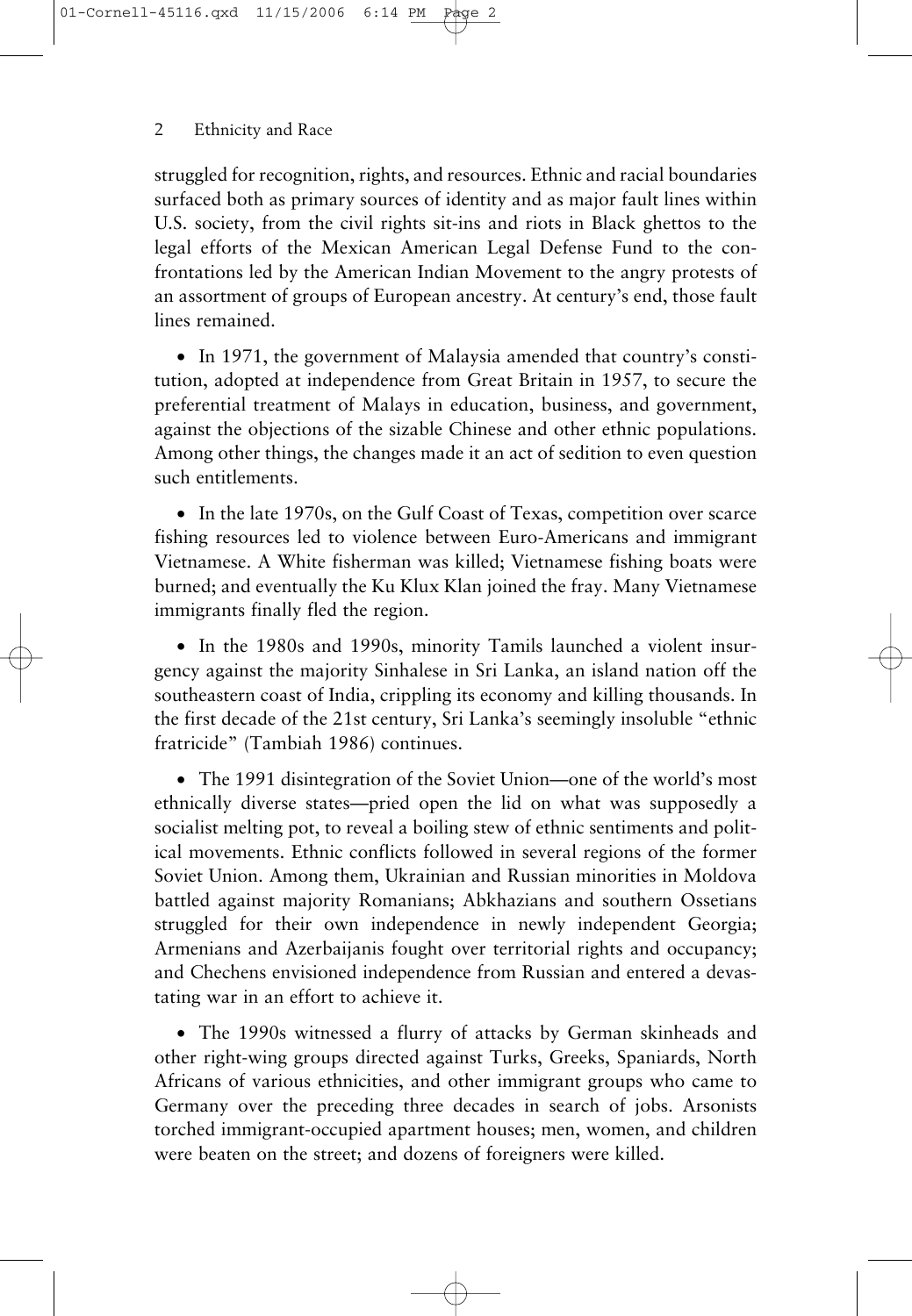• In 1993, in a special issue devoted to multiculturalism in America, *Time* magazine published a story titled "The Politics of Separation." The subject was the impact of growing ethnic diversity on U.S. campuses. The magazine reported a perception among some students that "to study anyone's culture but one's own . . . is to commit an act of identity suicide" (W. Henry 1993:75).

01-Cornell-45116.qxd 11/15/2006

• In 1995, French Canadians in the province of Quebec came within a few votes of deciding that the province should separate from the rest of Canada, in all likelihood eventually becoming an independent country. "We were defeated by money and the ethnic vote," said the province's premier, a leading separatist, referring to non-French-speaking voters of various ethnicities who narrowly defeated the separatist effort (Farnsworth 1995:1). Before the vote, the Crees, indigenous people living within the province, took out a full-page advertisement in Canadian newspapers announcing their own overwhelming vote against Quebec's separation. The Crees promised that if Quebec were to separate, they and the vast lands under their control, in turn, would separate from Quebec, remaining part of Canada.

• Also in the 1990s, the term *ethnic cleansing* emerged from the chaos that followed the breakup of the former Yugoslav federation in southern Europe and engulfed the nascent country of Bosnia. The term, coined by Serbian nationalists, referred to the forced removal of non-Serbs from territory claimed or sought by Serbs. It was accompanied in the Bosnian case by wholesale human slaughter, starvation, and rampages of sexual violence directed against Bosnian Muslims by Serbian and Croatian soldiers and civilians. As one commentator pointed out, "ethnic cleansing" had now joined "the euphemistic lexicon of zealotry," along with Nazi descriptions of the Jewish Holocaust as "the final solution" (Williams 1993:H-3).

These examples admittedly focus on conflict and division, which were not the whole of the ethnic story in the 20th century. Ethnic and racial diversity and identity were also sources of pride, unity, and achievement. The United States often paid tribute to its immigrant origins and the cultural pluralism that resulted (for example, Kallen 1924). Various groups—from Mexican Americans to Haitians to Arab populations from the Middle East—proudly celebrated their own cultures and identities even as they struggled for entry into American prosperity. The Kwanzaa festival, for example, became an annual African American celebration, a time for family, reflection, and commitment. On U.S. college campuses, in corporations, and in major cities, leaders dealing with ethnic and racial issues argued that diversity should be a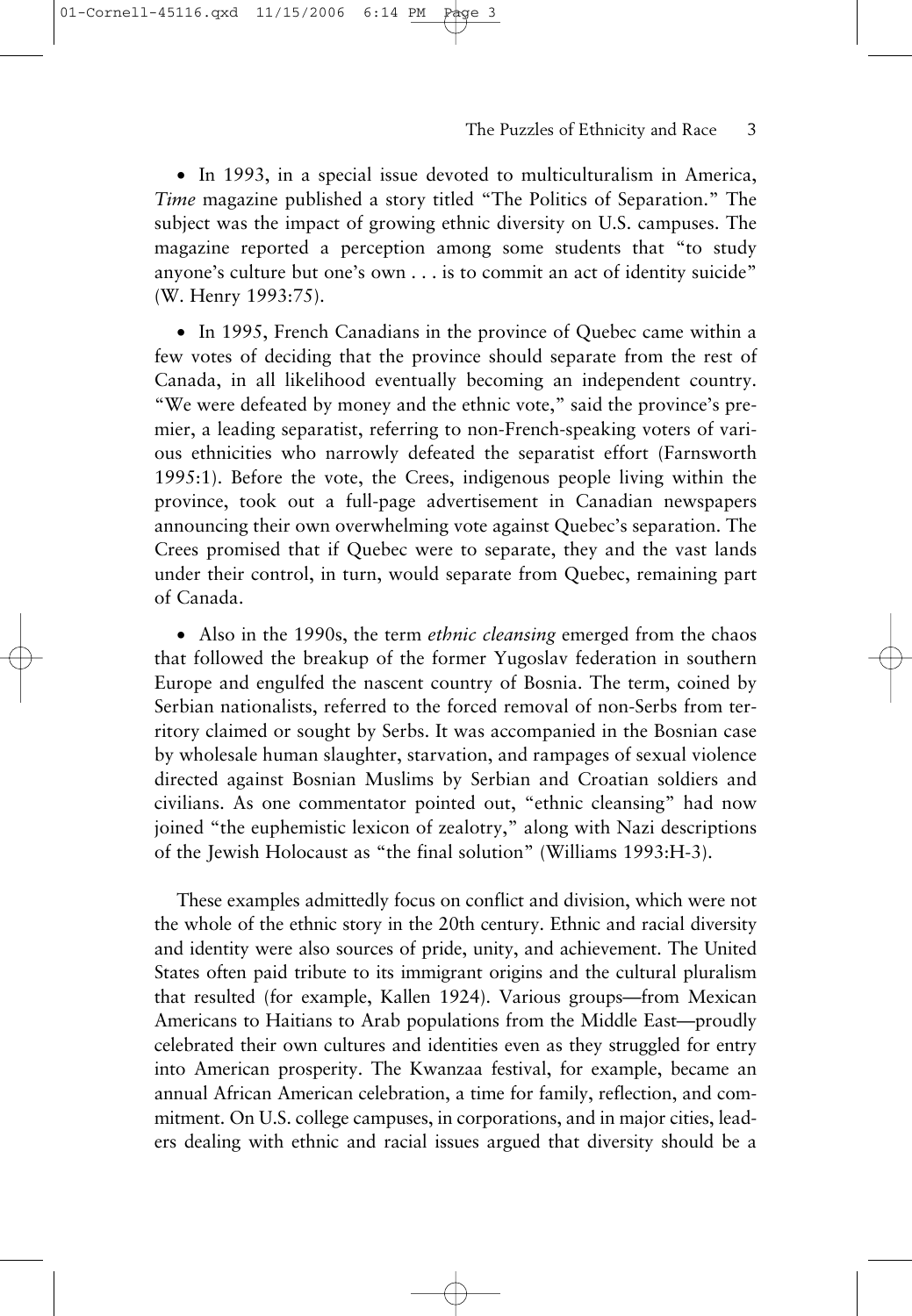strength, not a weakness. When the U.S. women's gymnastics team won a gold medal at the 1996 Olympic Games in Atlanta, the ethnic composition of the team—"an Asian American, an African American, and white girls with names like Miller and Moceanu" (Lexington 1996)—was itself viewed as an American accomplishment, something the entire nation should look upon with pride. Debates about affirmative action, the content of school curriculum, and immigration policy led at least one American analyst to suggest, at century's end, that "we are all multiculturalists now" (Glazer 1997).

The rise of multiculturalism and its insistence on recognizing and valuing the differences associated with ethnicity and race were not unique to the United States. Since its founding, Mexico has proudly proclaimed its multiracial heritage, which mixes Indian and Spanish blood and cultures. Ethnic bonds brought Germans together in a reunified country in 1990, after decades of division into East and West. In the early 1990s, Australia finally recognized, after a century and a half of systematic denial, that its Aboriginal peoples had some claim to the continent European settlers had taken from them. In Nigeria, long troubled by ethnic tensions and conflict, novelist and Nobel laureate Wole Soyinka (1996) argued that Nigeria's viability as a state depended on learning to reconcile and even celebrate its ethnic diversity. With massive global migration, ethnic festivals, foods, and customs enriched cultural life in cities across the world, while the advance of technology and mass communications made it easier than ever before for peoples of common origins to maintain ties and identities even as they moved. Whether one views ethnicity and race as sources of conflict or causes for celebration—or both at once—the point is the same: The 20th century demonstrated that they were among the most potent forces in contemporary societies.

As the 21st century began, these forces showed little sign of abating. At the very start of the new millennium, the horror of 9/11 threw the Arab population of the United States on the defensive. Arab Americans, many of them born and raised in cities like Detroit and with no direct experience of the Middle East, suddenly became the collective object of suspicion. Four years later, Hurricane Katrina exposed a stark racial divide in New Orleans, reminding many Americans of the high cost that some people pay for being Black. Nor was America alone. The first years of the new century saw enraged young North African Muslims torching neighborhoods in Paris, the City of Light, and Kurds struggling for autonomy in Iraq. Violence erupted between White Australians—some wearing T-shirts saying "ethnic cleansing unit" (Sallis 2005)—and Middle Eastern immigrants in the city of Sydney. Warfare with ethnic overtones drove hundreds of thousands of people from their homes in the Darfur province in western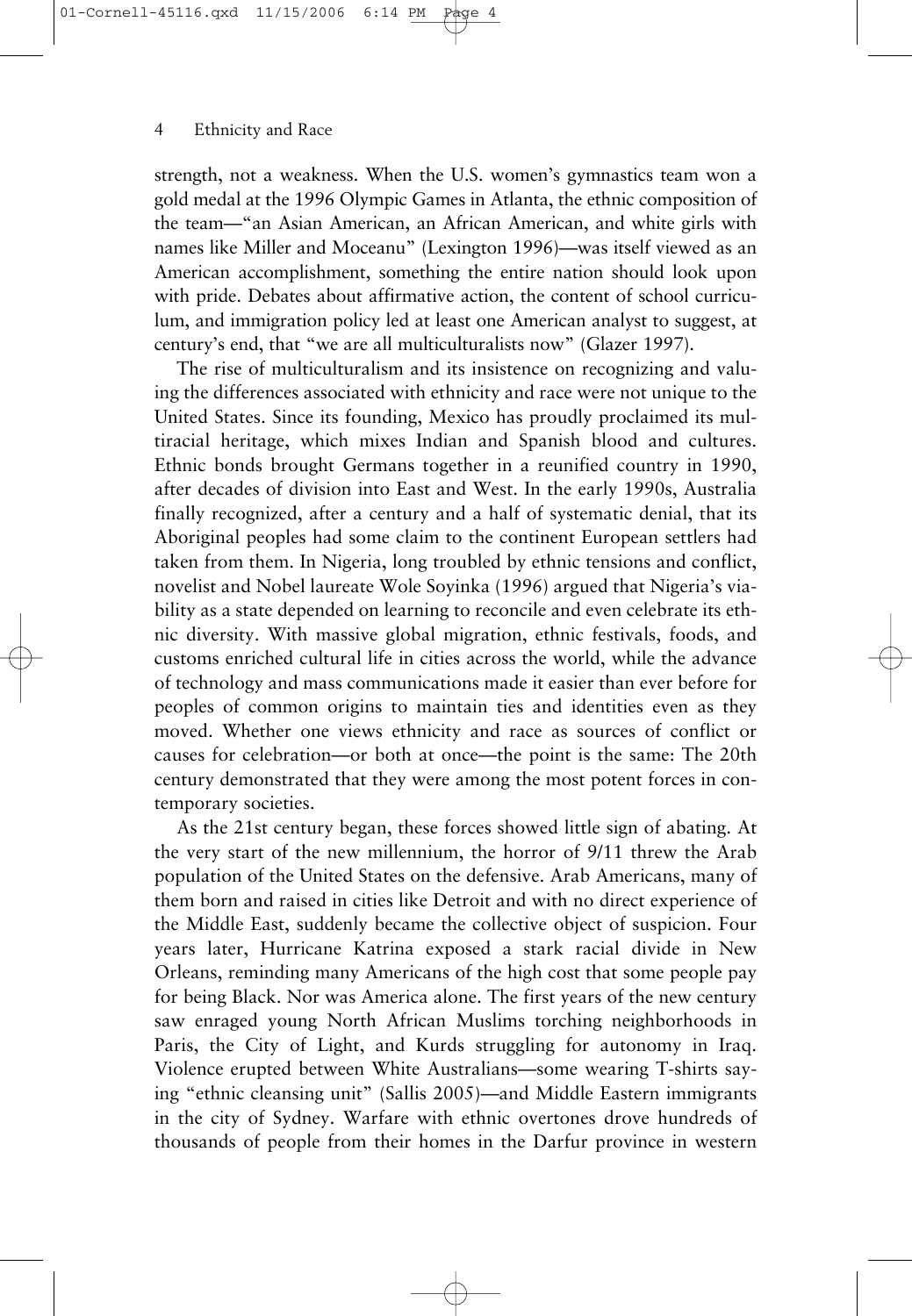Sudan, while ethnic tensions slowed economic growth in the Ivory Coast of West Africa. Anti-Semitism appeared resurgent in much of Europe, and opposition to Korean and other minority populations simmered in Japan. As these and a hundred other examples from around the world illustrate, race and ethnicity continue to serve as vehicles of political assertion, tools for exclusion and exploitation, sources of unity, and reservoirs of destructive power. (The map in Figure 1.1 shows the locations of countries mentioned in this book.)

## **An Unexpected Persistence and Power**

It was not supposed to be this way. Ethnicity and race had been expected to disappear as forces to be reckoned with in the modern world. The latter half of the 20th century, by numerous accounts, was supposed to see a dramatic attenuation of ethnic and racial ties. These and other seemingly parochial, even premodern attachments were expected to decline as bases of human consciousness and action, being replaced by other, more comprehensive identities linked to the vast changes shaping the modern world.

Certainly a good many sociologists expected as much. As early as 1926, Robert Park, a professor at the University of Chicago and perhaps the most influential American sociologist of his day, observed that certain forces at work in the world were bound to dismantle the prejudices and boundaries that separated races and peoples. Powerful global factors, argued Park trade, migration, new communication technologies, even the cinema—were bringing about a vast "interpenetration of peoples." These factors, Park (1926/1950) claimed, "enforce new contacts and result in new forms of competition and of conflict. But out of this confusion and ferment, new and more intimate forms of association arise" (p. 150). Indeed, wrote Park,

In the relations of races there is a cycle of events which tends everywhere to repeat itself. . . .The race relations cycle which takes the form, to state it abstractly, of contacts, competition, accommodation and eventual assimilation, is apparently progressive and irreversible. (P. 150)

Park wrote at a time when the term *race* had a broader meaning than it does now. His conception of "races" treated separately, for example, the Slavic peoples, Jews, Chinese, Japanese, Puerto Ricans, Portuguese, and others (Park 1934, 1939; see also Banton 1983, chap. 3). Today, if we were to encounter these peoples in communities outside their countries of origin, we would consider them ethnic groups or would combine them into more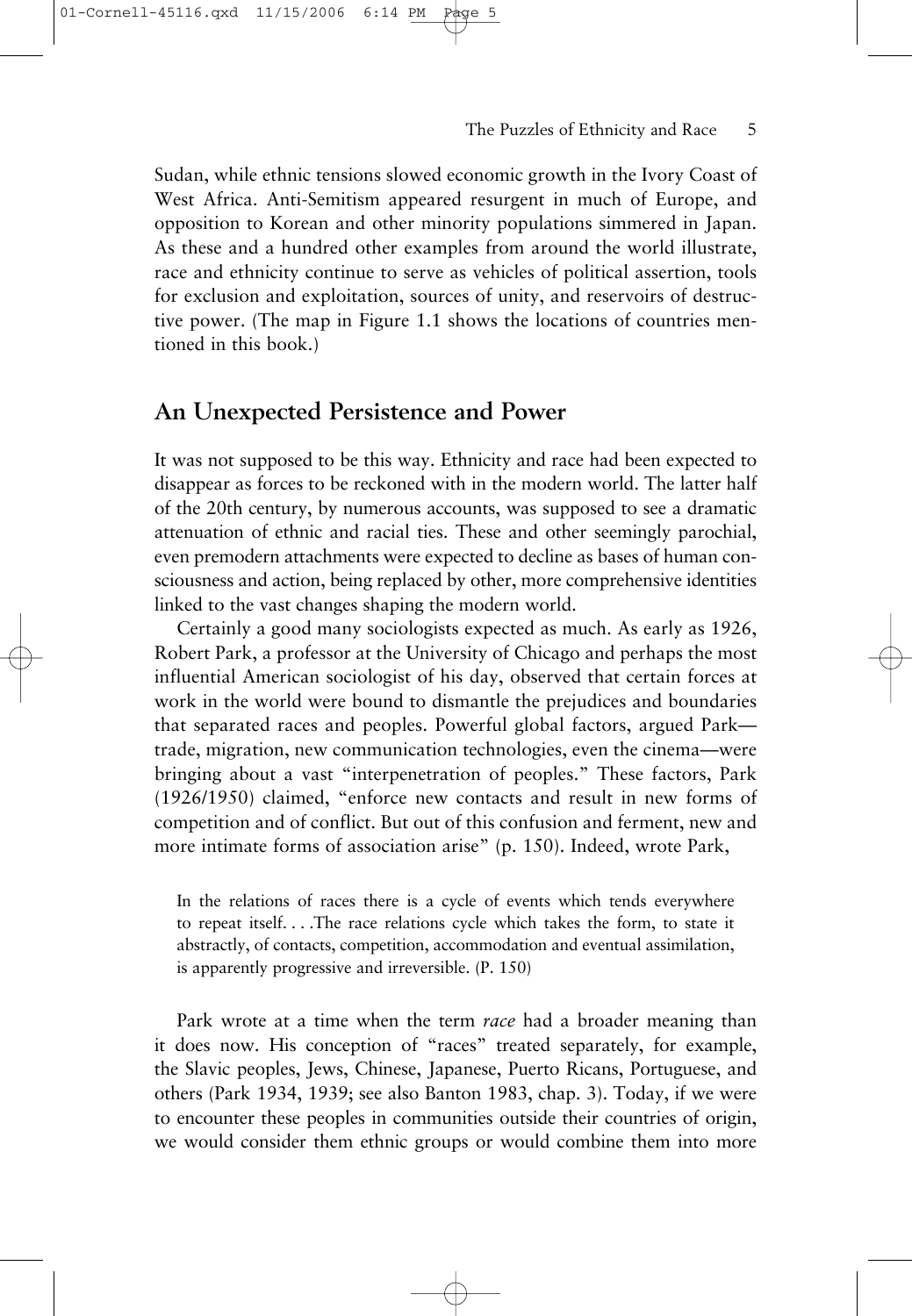



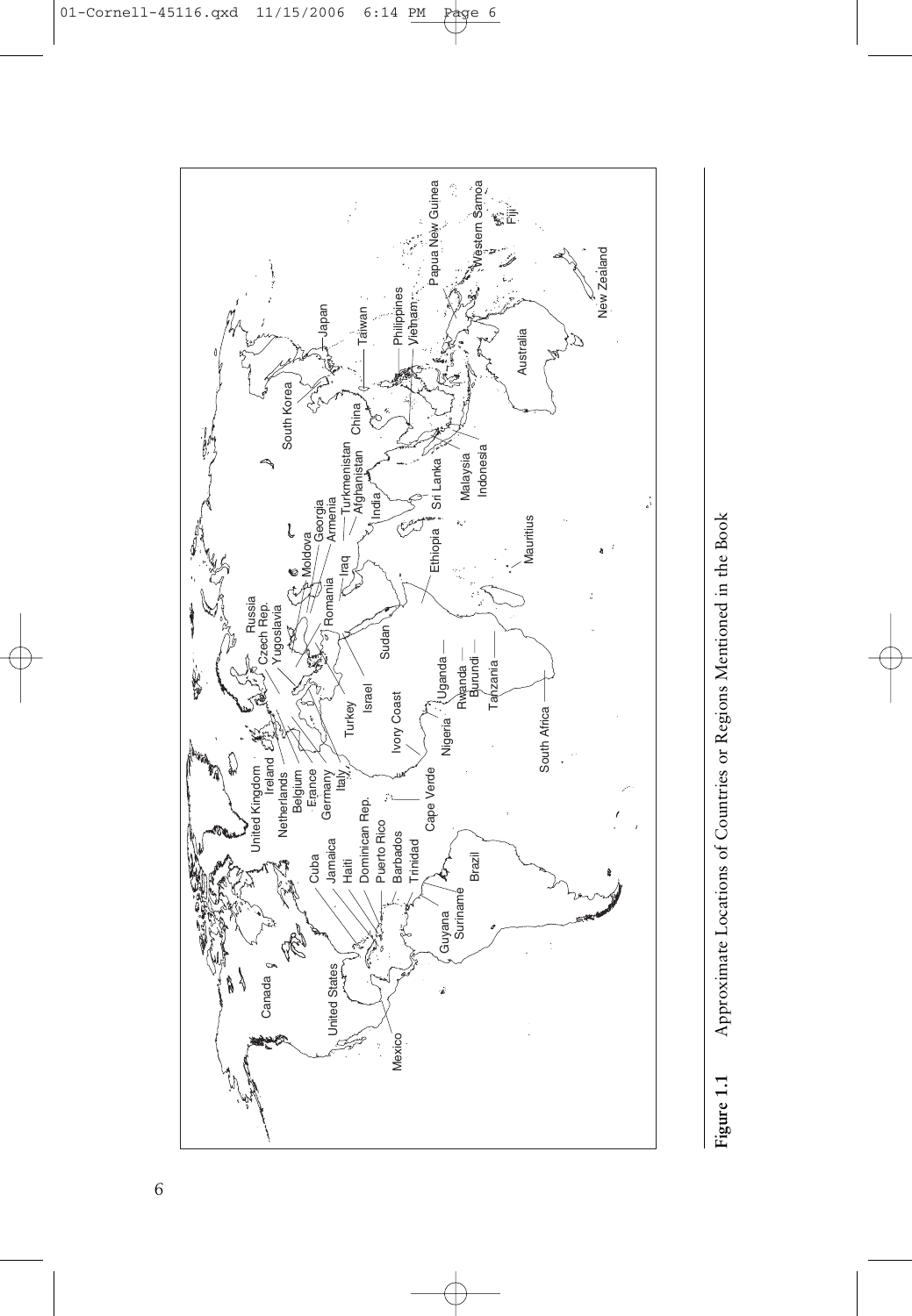01-Cornell-45116.qxd 11/15/2006

inclusive racial categories: Japanese and Chinese as Asians, for example, and Slavic peoples and Portuguese as Whites.

Embedded in Park's ideas is a clear sense of transformation. The forces of history were already transforming the world's peoples, and the rest of the 20th century would only accelerate the process. The impact would integrate peoples with one another, leading ultimately to universal participation in a common life and culture. "If America was once in any exclusive sense the melting pot of races," wrote Park (1926/1950), "it is no longer. The melting pot is the world" (p. 149).

Not everyone saw things this way. More skeptical voices could be heard in the sociological chorus in the early decades of the 20th century, perhaps none more so than W. E. B. DuBois, who in 1905 claimed that the color line would be the paramount problem of humankind in the 20th century (DuBois 1903/1986; see also Berry 1965:129–35). But most sociologists subscribed to Park's view of the future, at least for industrial, multiethnic societies such as the United States. The melting pot—both global and local—would work its magic; ethnic and racial bonds would be forgotten; and the peoples of the world would be integrated into a broad stream of shared cultures and social relations. "Everywhere there is competition and conflict; but everywhere the intimacies which participation in a common life enforces have created new accommodation, and relations which once were merely formal or utilitarian have become personal and human" (Park 1926/1950:149).

Park was much influenced in his thinking by studies of the immigrant experience in North America. He and his fellow social scientists at the University of Chicago paid close attention to the stream of migrants from the various countries of Europe who, late in the 19th and early in the 20th centuries, poured into the growing cities and insatiable labor markets of the industrializing United States. They found that over time and through generations, these migrants learned English, sent their children to school, struggled for economic and political success, spread across the continent, replaced customs from the old country with customs from the new, and even began to marry across the ethnic boundaries that originally separated them. These early students of European immigration frequently found evidence of Park's proposed sequence: contact with other groups; competition and conflict among them over territory and opportunities; eventual accommodation to one another's presence, character, and interests; and gradual assimilation as newcomers began to participate more and more in the dominant society and its institutions and came to share in "a common culture and a common historical life" (Park 1926/1950:149).

The idea that ethnic or racial attachments and identities would decline in significance emerged from other contexts as well. In the aftermath of World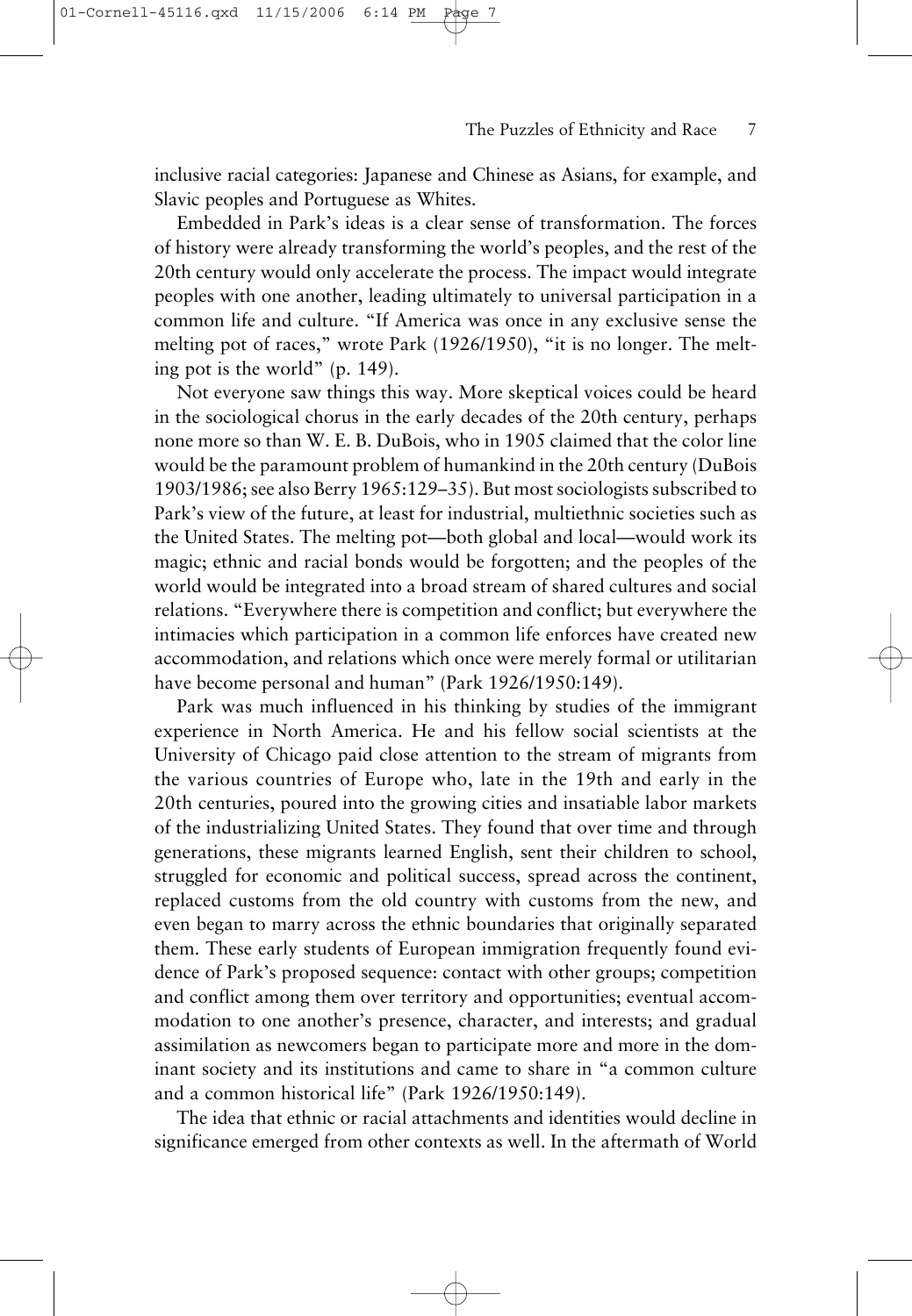War II, a good deal of scholarly attention turned to the less developed countries of the so-called Third World, many of them struggling for independence from colonial powers and most of them experiencing rapid industrialization and urbanization (see, for example, Deutsch 1961). Many of these states were products of negotiation and conflict among the European colonial powers. Often they were composites of diverse peoples, carriers of distinct cultures and political histories who were brought together by the circumstances of forced colonial appropriation and administrative convenience. Nigeria, for example, which was consolidated as a British colony in 1914, drew under a single administrative umbrella a broad collection of peoples and previously independent kingdoms: Fulani, Igbo, Tiv, Ijaw, Oyo, and many others (Young 1976).

A common assumption from the late 1940s to at least the early 1960s was that the diverse identities carried by peoples such as these would disappear as the colonies or newly independent countries they were now part of continued to develop. Urbanization would bring groups together in cities, where they would mingle, intermarry, and exchange ideas, losing touch with their regions of origin. Growing markets for industrial labor would be indifferent to the origins of the workers they attracted, treating group members indiscriminately as individuals and mixing them in the workplace, leveling their differences. New technologies of mass communication would bridge diverse tribal connections and local experiences, linking people to people and idea to idea on an unprecedented scale. Modernized educational systems would teach citizens a common language, a common body of knowledge, and a common culture, fostering a shared and broadened consciousness of self and society. Nation-building processes would bind citizen loyalties to rising new states, undermining older ties to kinship, local community, and tradition (for example, see Black 1966; Deutsch 1966; McCall 1955; Pye 1966). All of this might take time, and some surely would resist these changes (Eisenstadt and Rokkan 1973), but the modernizing dynamic would prevail. In Nigeria, for example, the Tiv and the Ijaw and all the others would become Nigerians before long, not only by virtue of the formalities of independence and citizenship but also through a newly comprehensive political and cultural consciousness. In this view, ethnicity was merely part of "the unfinished business for political modernizers" (Burgess 1978:272), certain to be finished before long.

Finally, the expectation that ethnic and racial attachments would decline found support in some of the classical sources of sociological thought. Karl Marx's radical historical vision saw capitalism as the hammer that eventually would pulverize ties of nationality or tribe, fashioning in their stead the iron bonds of class, linking people to each other on the basis of their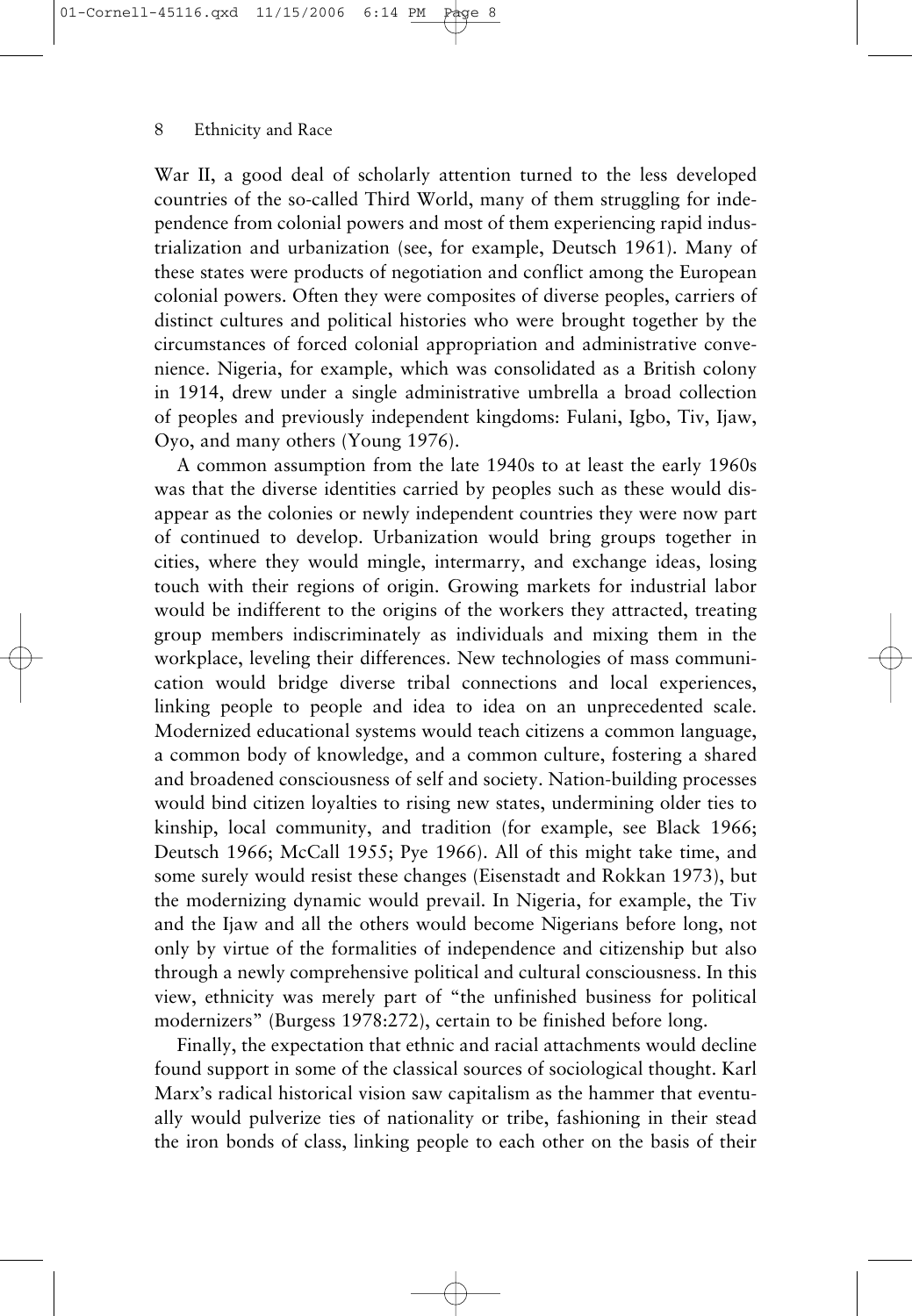positions in the process of economic production. By the 1960s, a growing body of work in the social sciences, influenced in part by Marxist analyses, was displaying this "radical expectancy" (Glazer and Moynihan 1975:7), the belief that class interests would emerge as the bedrock of collective identity and political consciousness, displacing alternative bases of action. As capitalism developed around the world, other sources of group ties—language, religion, national origin, and the like—would become insignificant. Persons and groups would discover that their "true" interests were defined by their positions in productive processes or markets and would reconceptualize and reorganize themselves along class lines.1

Another European social thinker, Max Weber, agreed that ethnicity would decline in importance but envisioned a different mechanism at work. For Weber, the rationalization of human action and organization was the hallmark of modernity. Ethnicity, in contrast, was a communal relationship. It was based not on the rational calculation of interest, but on subjective feelings among group members "that they belong together" (Weber 1968:40). As modernity and hence rationalization progressed, thought Weber, communal relationships would be displaced. Only where "rationallyregulated action is not widespread"—that is, where modernization had yet to take root—would such relationships remain compelling (p. 389). In the Weberian scheme, "ethnicity could hardly be expected to survive the great tidal wave of bureaucratic rationality sweeping over the western world" (Parkin 1979:32). Weber's and Marx's ideas, although very different, had similar implications: Over time, ethnicity and race would decline as significant social forces in the modern world.

This line of thinking was by no means entirely wrong. Immigrants often did adopt the practices and ideas of the societies they entered; political and economic development did transform social relations, daily experience, and even identities; and as capitalism developed, class-based interests, cutting across ethnic, racial, and other boundaries, often did get mobilized into political conflict. Somehow, however, the decline of ethnic and racial attachments failed to follow, at least on a large scale. The last third of the 20th century made a shambles of these projections. In recent decades, far from disappearing, ethnicity and race have been resurgent around the world, often with lethal consequences. As Donald Horowitz wrote in 1985,

Ethnicity is at the center of politics in country after country, a potent source of challenges to the cohesion of states and of international tension. . . . [It] has fought and bled and burned its way into public and scholarly consciousness. (P. xi)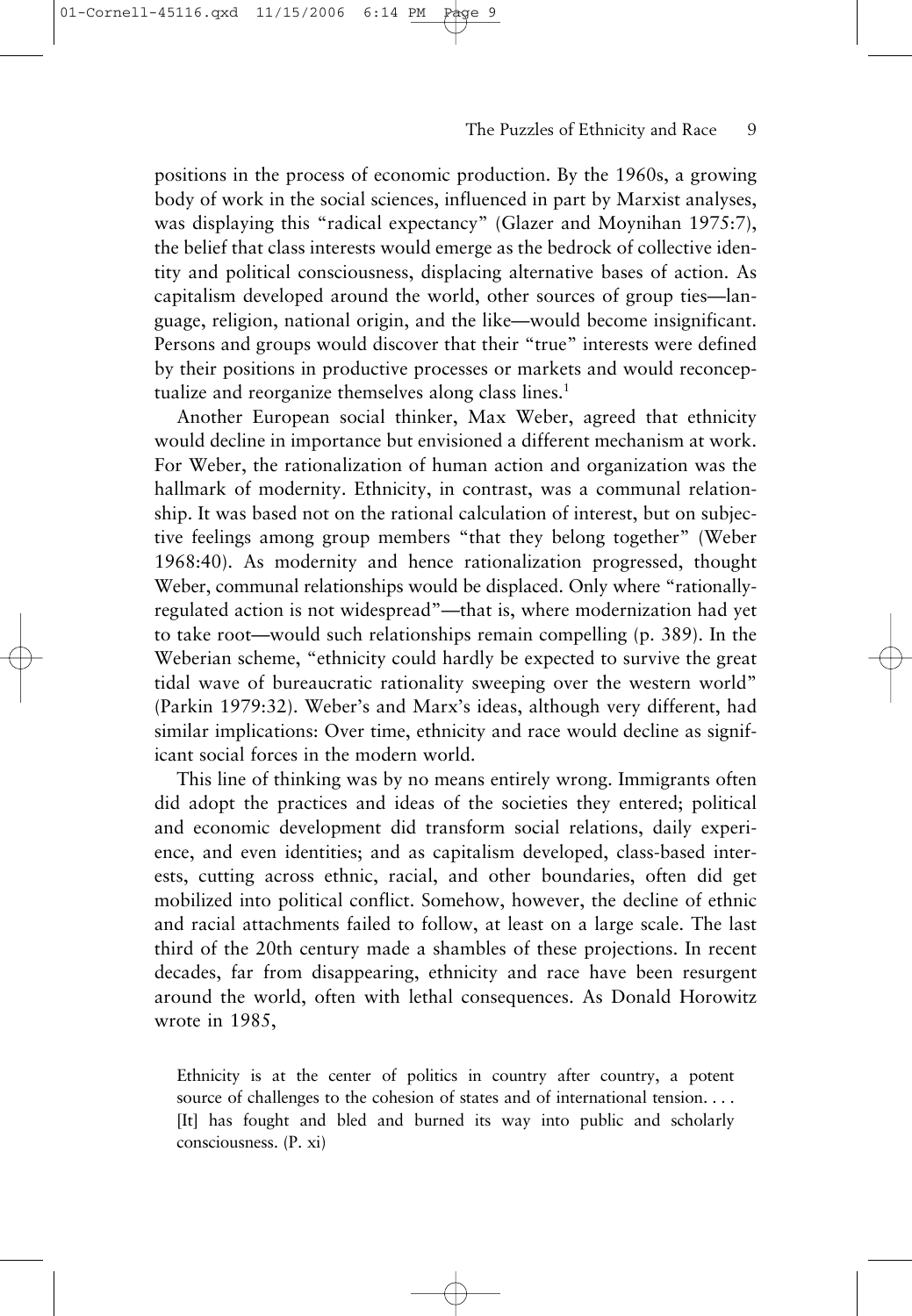In short, modernity—that gradual and eventually global process by which industrialization, urbanization, mass communications, and other institutional changes transformed human life and society—was supposed to bring an end to ethnicity and race. They were supposed to go away. But it didn't happen, and now, in a new century, they seem as potent as ever.

This book is an attempt to understand why. Why have ethnicity and race, defying predictions, remained such persistent and powerful forces in the modern world?

## **A Puzzling Diversity of Forms**

The unexpected persistence of ethnicity and race is not the only puzzle here. Equally as puzzling and intellectually challenging are the diversity of the forms ethnicity and race seem to take, the variety of functions they apparently serve, and the quite different kinds of attachments that claim the *ethnic* or *racial* label.

Consider, for example, the route Armenian identity has taken. In 1894, the sultan of the Ottoman Empire, Abd al-Hamid, caught up in the chaos of a crumbling empire, launched a massacre of the Armenian population in the eastern part of what is now Turkey. The extermination effort continued for more than two decades. Hundreds of thousands of Armenians died, and thousands more fled the country (Arlen 1975; Weitz 2003).

A significant number of those who fled ended up in the United States. By 1900, 12,000 Armenians had taken refuge on American soil; by World War I, there were 60,000. They have continued to come, for a variety of reasons and from various parts of the Middle East, up to the present time. Somewhere between half a million and a million Armenian Americans live in the United States today, most of them descendants of these immigrants. Many of them are now members of the third or fourth generation on American soil. Anny Bakalian (1993), in her study of Armenian Americans, traces the reconstruction of Armenian identity in these later generations. She describes it as passage from "being" to "feeling" Armenian. "Being" Armenian referred to sharing a distinct language, living a similar and distinct style of life, carrying a common and identifiably Armenian culture, and living one's life within predominantly Armenian sets of social relations, from marriage to friendship. "Feeling" Armenian is quite different. For American-born generations of Armenians,

The Armenian language is no longer used as a means of everyday communication. The secular culture, even cuisine, is relegated to special occasions and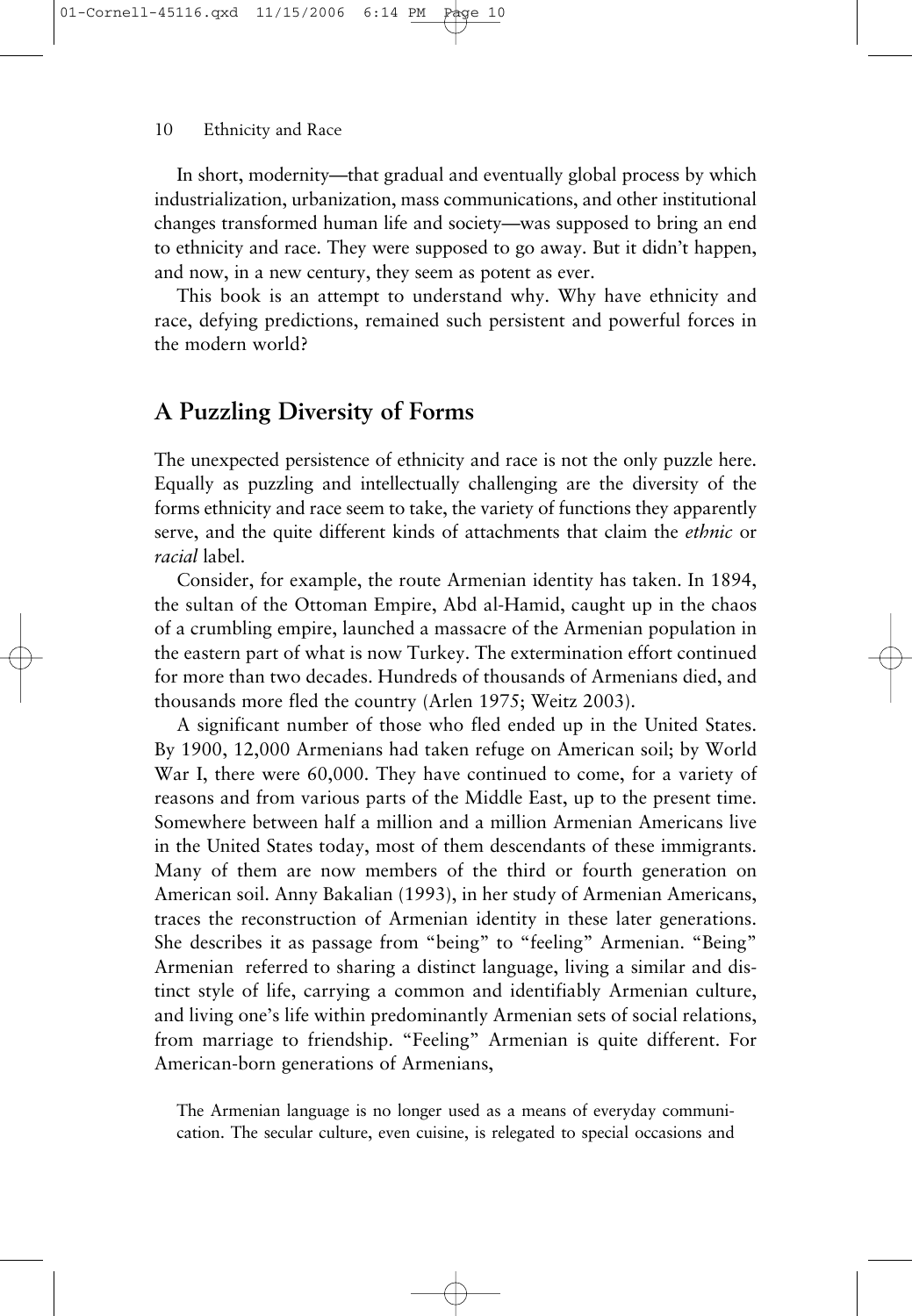acquires symbolic connotations. Frequency of attendance at Armenian religious services is gradually reduced, as is participation in communal life and activities sponsored by Armenian voluntary associations. Social ties, even intimate relations and conjugal bonds, with non-Armenians become increasingly the norm. (Bakalian 1993:5–6)

01-Cornell-45116.qxd 11/15/2006

Despite this change, however, Bakalian (1993) argues that "the majority of Armenian-Americans, even the great-grandchildren of the immigrant generation, continue to maintain high levels of Armenian identity, fierce pride in their ancestral heritage, and a strong sense of we-ness or peoplehood" (p. 6). They have not lost their identity. They have held on to it, but they also have transformed it.

Joane Nagel (1996) invites us to compare this experience of Armenianness with the experience of Armenianness "in Turkey during World War I when Armenians were the targets of pogroms, or in post-Soviet Azerbaijan, where Christian Armenians and Muslim Azerbaijanis fight for control of borders and minority enclaves" (p. 25). Obviously, what it means to be Armenian in each of these times and places is very different, yet all these persons lay claim to an Armenian identity. Do they actually have much in common other than the label they attach to their identity? What is the ultimate meaning of Armenianness, embracing as it does such a diverse set of experiences and persons?

So it is with ethnicity and race more generally. The examples with which we opened this chapter capture ethnic and racial identities at their most dramatic and compelling. The identities in those examples, for the most part, are surrounded by passion and conflict, often with a great deal at stake. But not all ethnic and racial identities are experienced this way. Some are quietly assumed or unconsciously left behind. Some are used to mobilize people or register claims; others seem to have no use at all. For some groups, ethnic or racial background reliably predicts life chances, organizes social relations and daily experience, and plays a prominent role in individual self-concepts. For others, ethnic or racial background may do only one or two of these things, or none at all. Some people are reminded of their ethnic or racial identities—proudly, angrily, sadly, or indifferently—every day. Others for the most part ignore them or trot them out on holidays or at family reunions where the old stories are told for the umpteenth time and the traditional foods get their once-yearly tasting. What is more, all these different manifestations of ethnic or racial identity may be apparent at once within a single group, as some group members build their lives around such an identity and others turn away. Nor is identity—particularly in the case of race—always a matter of choice. Some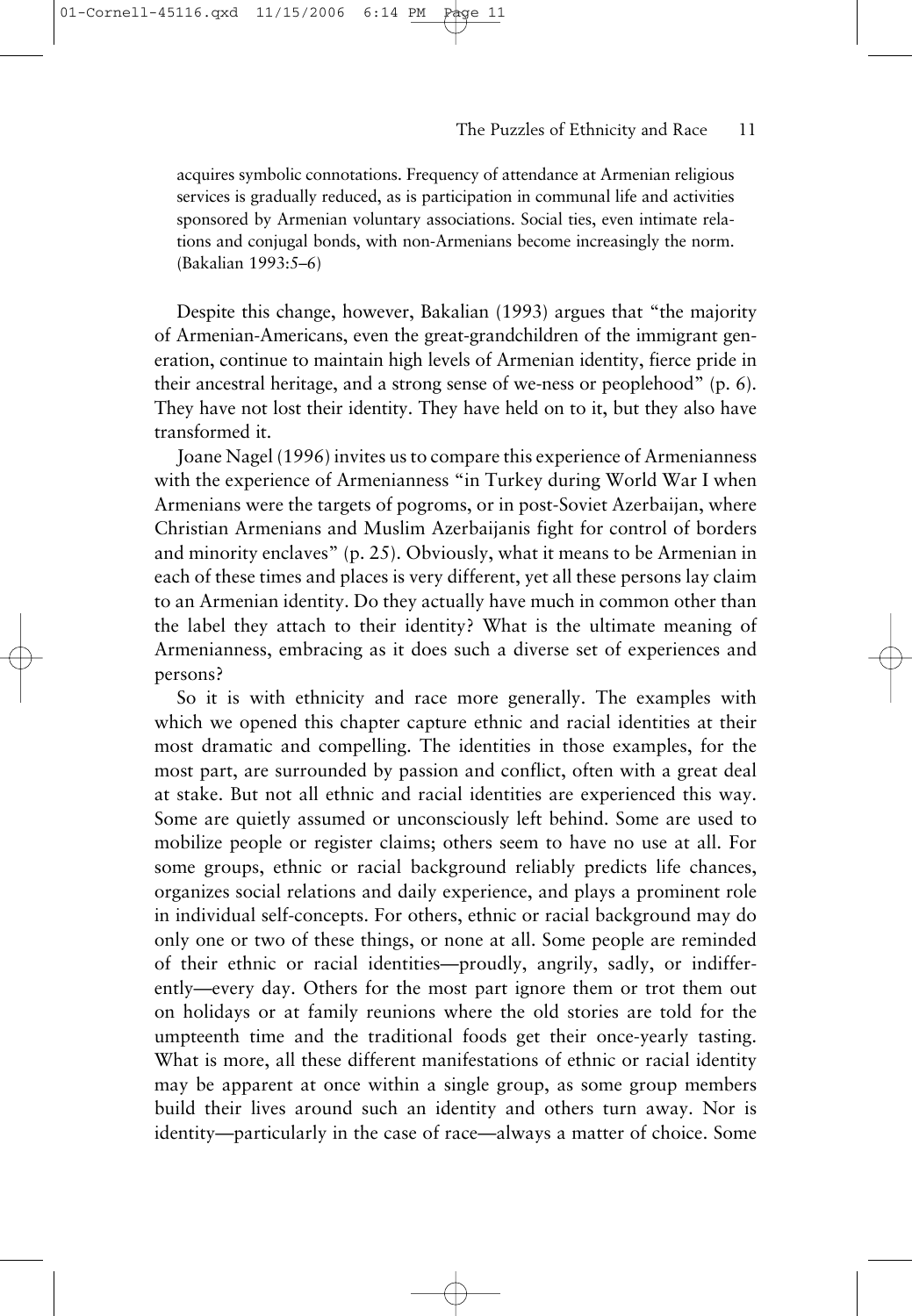can pay their ethnic or racial identities little mind, while others are never allowed to forget them.

Such diversity begs explanation. Why is ethnicity one thing here, another there, and both things somewhere else? If ethnicity can be so many things, has it any distinctive core at all? As John Comaroff (1991) put it,

If the Gods—or social scientists, it makes little difference—do know the answer, maybe they could explain: Why is ethnicity sometimes the basis of bitter conflict, even genocide, while, at other times, it is no more than the stuff of gastronomic totemism? (P. 663)

Adding race to the picture only adds to the complications.

The puzzle of power and persistence is thus accompanied by the puzzle of variation and change. That second puzzle, too, drives the argument in this book. How are we to account for the rise and fall of ethnic and racial identities and conflicts and for their myriad variations? And what about the future? Will ethnicity and race continue to wield their peculiar power in the 21st century? What forms will they take, and what consequences will they have for human beings and for society?

## **Ethnicity and Race as Sociological Topics**

In recent decades, it has become apparent that ethnicity and race are among the most common categories that contemporary human beings use to organize their ideas about who they are, to evaluate their experiences and behavior, and to understand the world around them. In some societies, of course, ethnic and racial categories and ties are more salient than in others. It is increasingly evident, nevertheless, that ethnicity and race are among the fundamental organizing concepts of the contemporary world. That fact alone would make them central topics within sociology.

They also appear to have striking potency as bases of collective identity and action. The unanticipated and often dramatic staying power of ethnic and racial identities demonstrates as much. Groups organized around ethnicity and race are reshaping societies, upsetting old assumptions, and challenging established systems of power. In essence, they are remaking significant parts of the modern world.

The distinctive contribution of sociology as a discipline has been the study of just such processes: of variously defined groups within society, of intergroup relations, of collective action, and of the multitudinous forces and factors that impinge on these. The study of ethnicity and race, in other words, is a fundamentally sociological enterprise.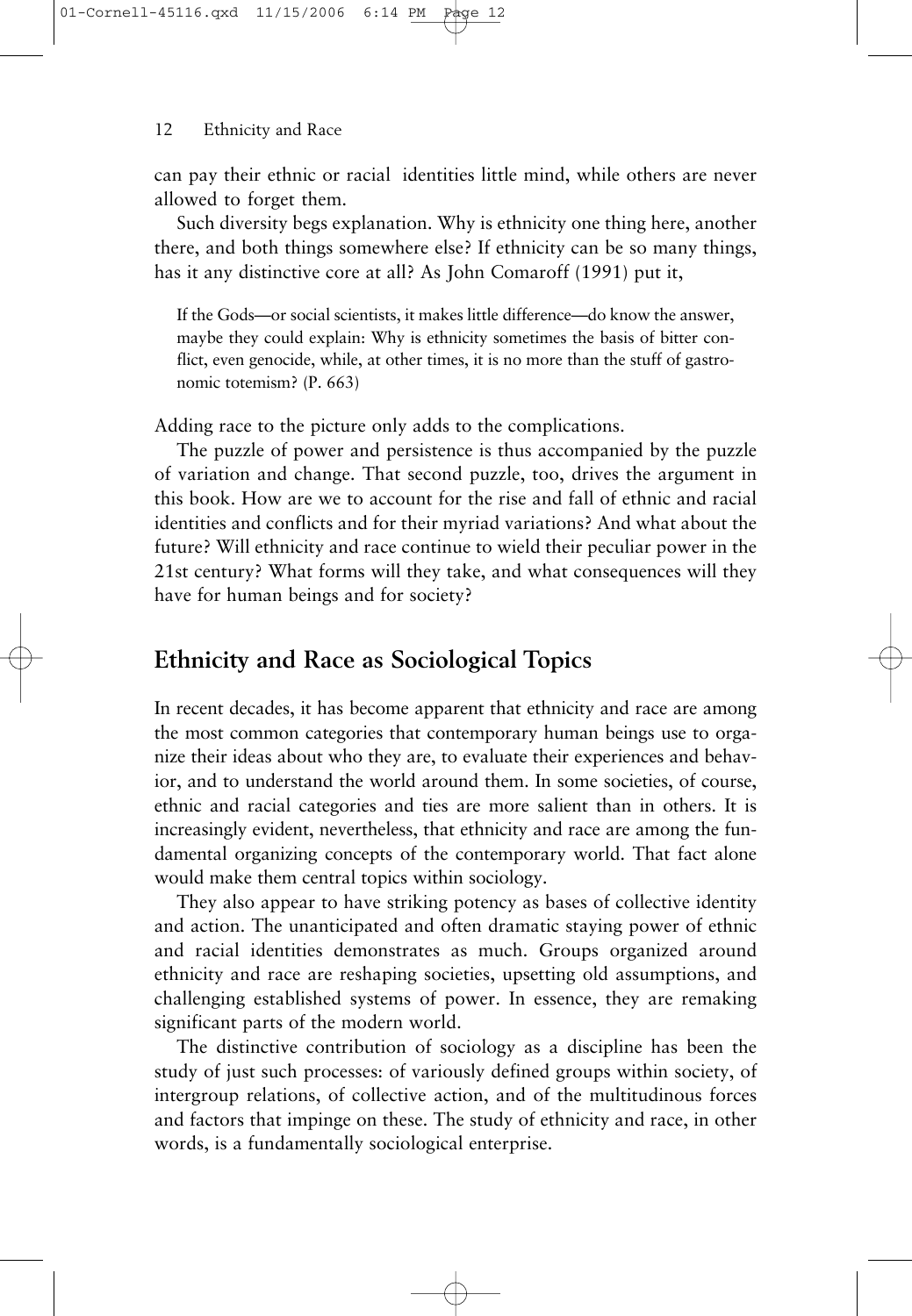Another of the great strengths of sociology has been its insistence on placing social phenomena within broad social and historical contexts. From its beginnings in the classical works of 19th- and early-20th-century thinkers, sociology has been preoccupied with social change on a grand scale, in particular with the onset of modernity and industrialism and with their diverse effects on human relationships and on the human search for meaning, community, order, and understanding.

Ethnicity and race are arenas in which those relationships and that search are continually in flux. They have to do with fundamental group processes: how human beings come to see themselves and others in particular ways, how they come to act on those perceptions, and how their understandings and actions are shaped by social and historical forces. Two very different—if typically related—sets of factors are at work in those processes. One set consists of the attributes, resources, and ideas of groups themselves; the other consists of the environments that those groups encounter. To understand ethnicity and race, therefore, we have to study both composition and context. We have to look both at what groups bring with them to their encounters with other people and with the world around them and at what the world that they encounter consists of. We need to understand both how people interpret and negotiate their lives in ethnic or racial ways and how larger historical and social forces organize the arenas and terms in which those people act, encouraging or discouraging the interpretations they make, facilitating some forms of organization and action and hindering others.

These issues and concerns also shape the inquiry in this book, most of which has do in one way or another with the following questions:

- What is it that makes ethnicity and race such powerful bases of identity and action, and how do we explain their striking diversity?
- How are ethnic and racial identities constructed, maintained, and transformed?
- Under what conditions are ethnic or racial forms of identification and action likely to arise?
- What will happen to ethnicity and race in the future? Will they survive as prominent organizational themes in the modern world? Or will the 21st century finally realize the misplaced predictions of the 20th and see the demise of ethnicity and race as bases of identity and action?

## **An Outline of What Follows**

We begin our approach to these questions with definitions. Chapter 2 maps the confusing terrain of ethnicity, race, and nationalism; discusses the ways